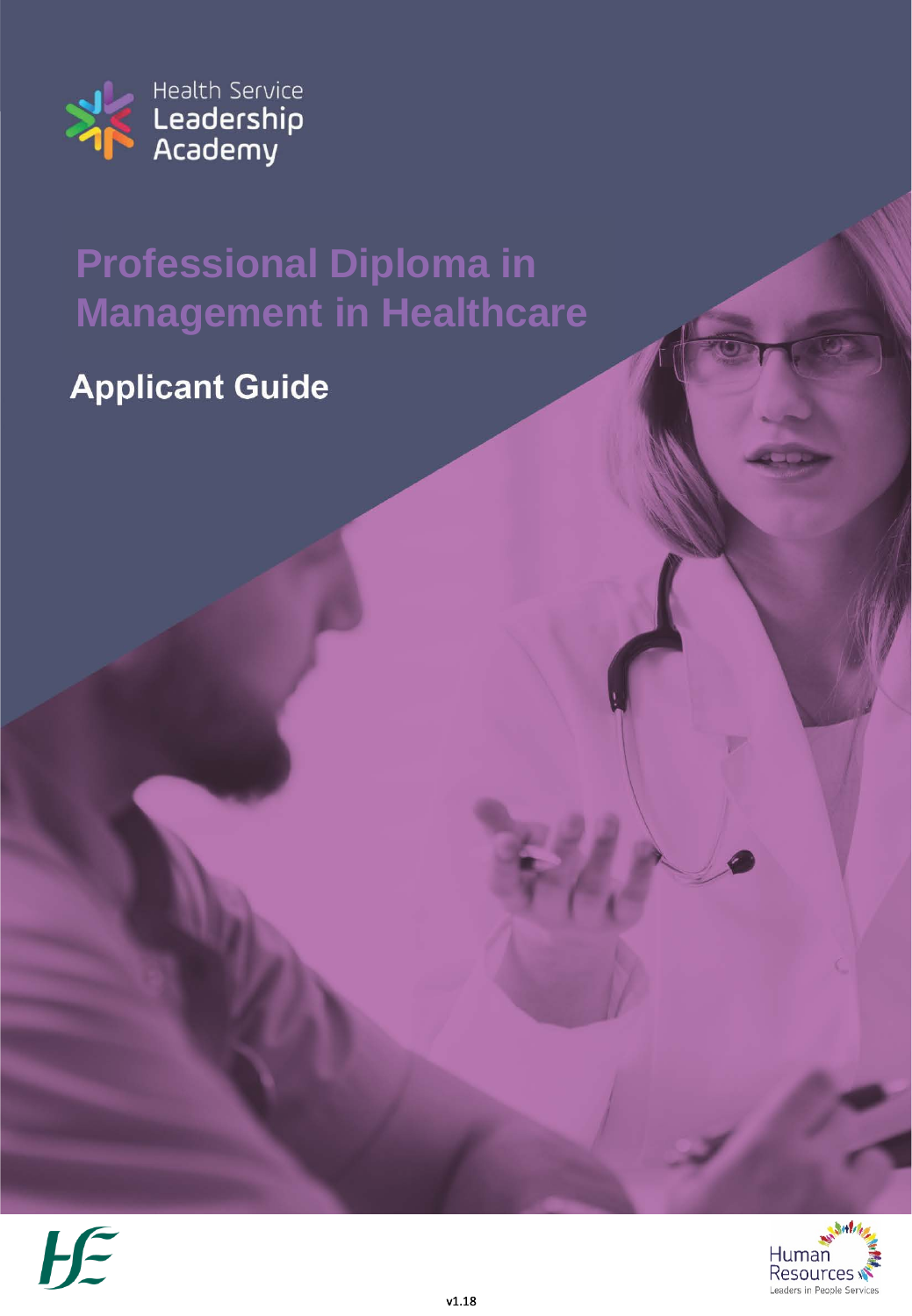

### Introduction

This Applicant Guide provides Professional Diploma in Management in Healthcare applicants with the information they need to complete the application process and includes the following information:

| Page             |
|------------------|
| 3                |
| 3                |
| 4                |
| 5                |
| 6                |
| $\overline{7}$   |
| 8                |
| $\boldsymbol{9}$ |
| 12               |
| 13               |
| 13               |
|                  |



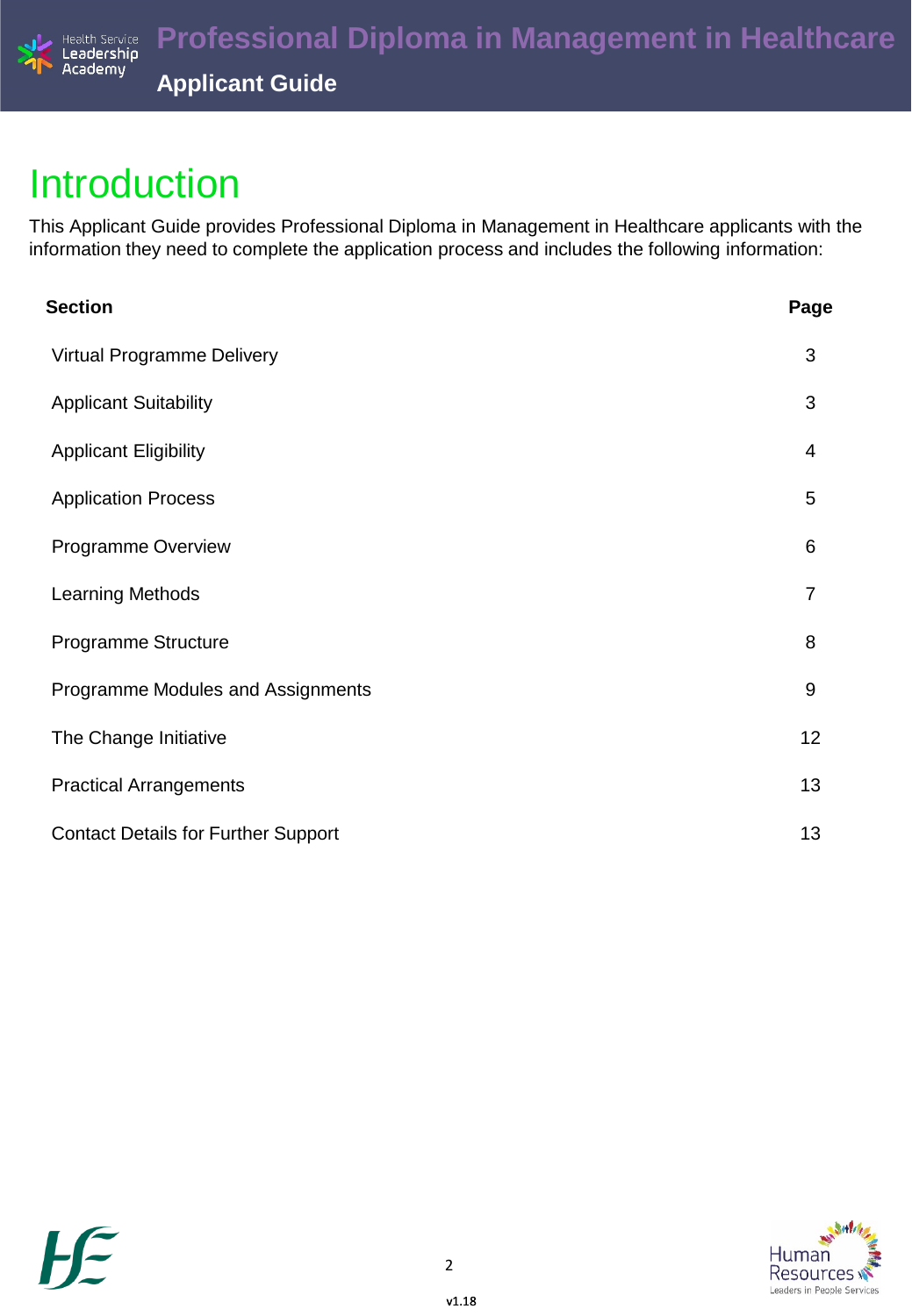

# Virtual Programme Delivery

The Professional Diploma in Management in Healthcare is currently being delivered as a virtual programme. Residentials referred to in this applicant guide will happen virtually until further notice. Should it be decided that residentials will take place face to face we will advise participants accordingly.

# Applicant Suitability

The Professional Diploma in Management in Healthcare (NFQ Level 9) is for those who wish to have a comprehensive, intensely practical and critical overview of best-practice management in a broad range of areas with a particular focus on the healthcare environment. The programme is open to both clinical and non-clinical colleagues.

It is aimed at those who:

- Are newly appointed to a management role or a position of responsibility, or
- Aspire towards a management or supervisory role in the next two years, or
- Are more senior and wish to undertake this programme
- Would like development support to improve their management practices
- Are willing to commit to at least 10 hours learning a week over the course of a circa twelve month period
- Are willing to commit to full attendance at all aspects of the programme

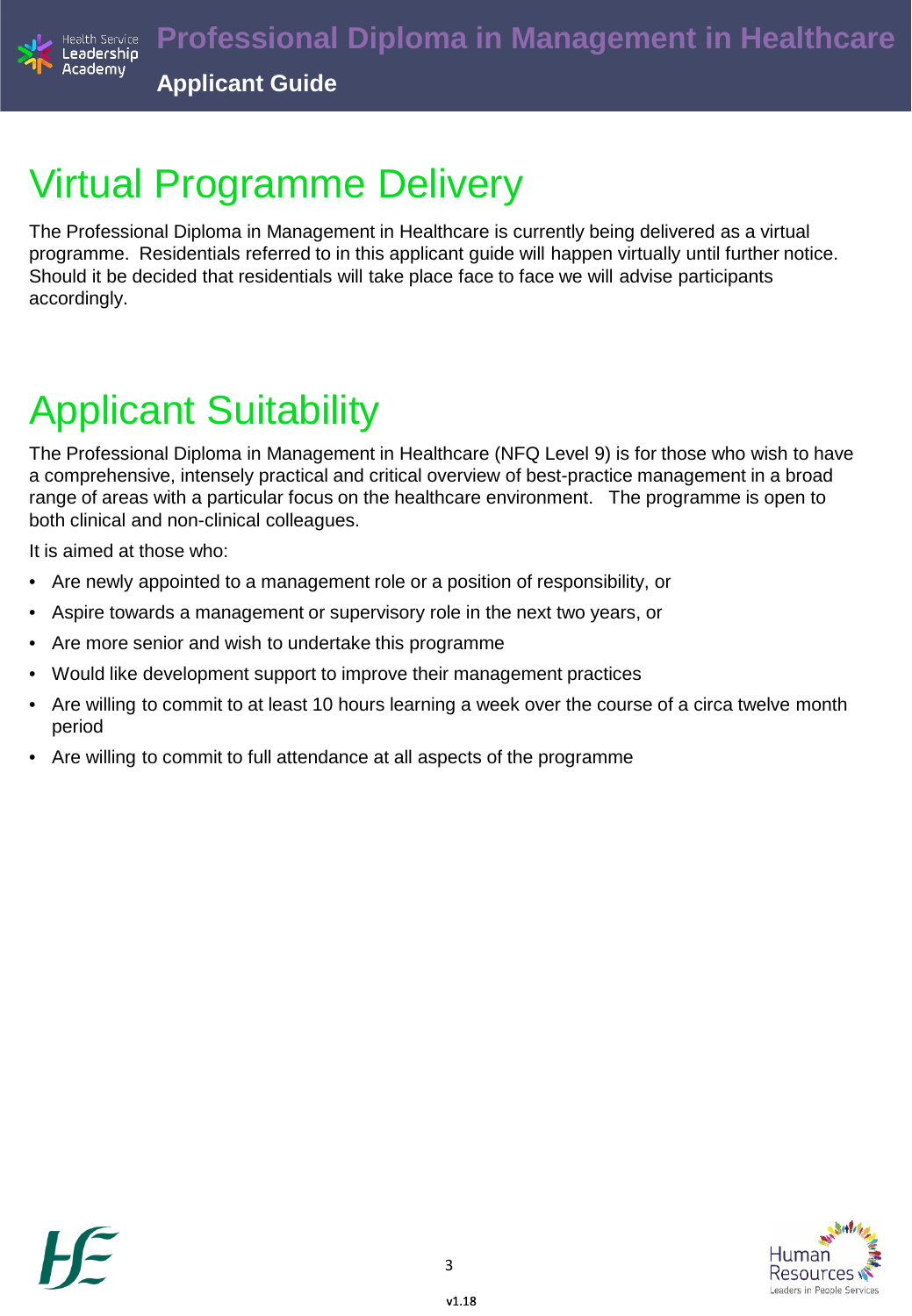

# Applicant Eligibility

The Professional Diploma in Management in Healthcare (NFQ Level 9) is awarded by UCC. To be eligible for the programme applicants should hold:

• A relevant academic qualification at primary degree level

### **OR**

• An equivalent professional qualification

### **OR**

• Provide evidence of relevant work based learning and experience

In addition to the academic eligibility criteria above and the *suitability criteria* on the previous page, applicants must also:

- Be an employee of the HSE, TUSLA, a Section 39 hospice, or a body which provides service on behalf of the HSE under Section 38 of the Health Act 2004
- Satisfactorily complete the application process

Selection criteria will include:

- Applicant's personal statement
- Applicant's professional experience
- The Line Manager Supporting Statement
- Applicant's previous management development programmes undertaken
- Creation of the best possible mix of participants from eligible applicants

In order to maximise the learning within each cohort undertaking the Professional Diploma in Management in Healthcare, the Health Service Leadership Academy will seek to create the best possible mix of participants from eligible applicants. This will include having a mix of clinical and nonclinical participants, a mix of disciplines and professions and a mix of locations and types of health service organisations. In striving to achieve a strong mix for each cohort, this may result in some eligible participants not being offered a place on the next cohort.

In these circumstances and in the event of oversubscription, a waiting list will be established for eligible participants to whom places may be offered on a subsequent cohort.

Applicants may be contacted by the Irish Management Institute's Registrar or the Programme Director or a member of the Health Service Leadership Academy Team if clarification is required on any aspect of their application.



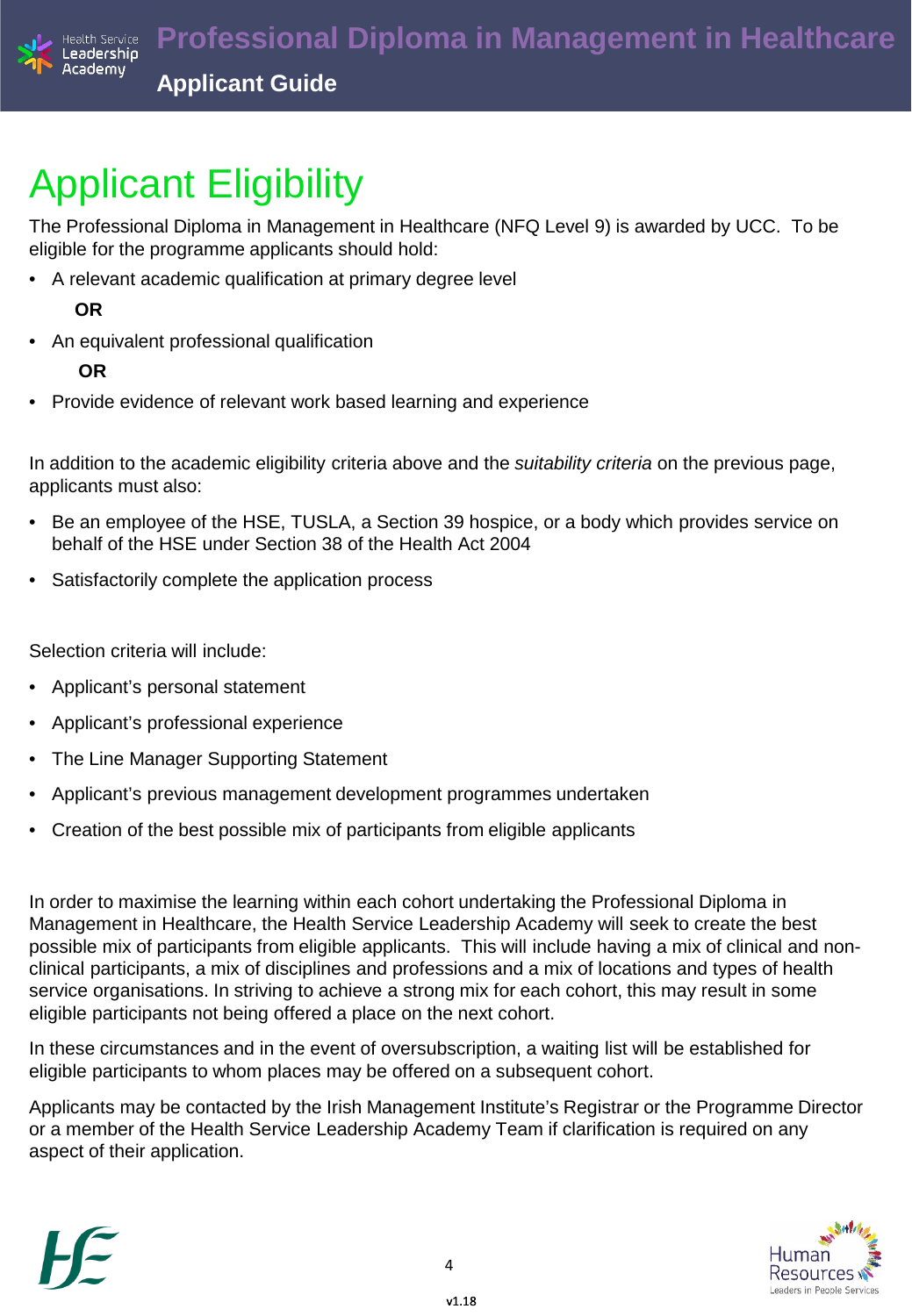

# Application Process

In order for applicants to be considered for the programme, there are a number of steps that must be completed:



Leaders in People Services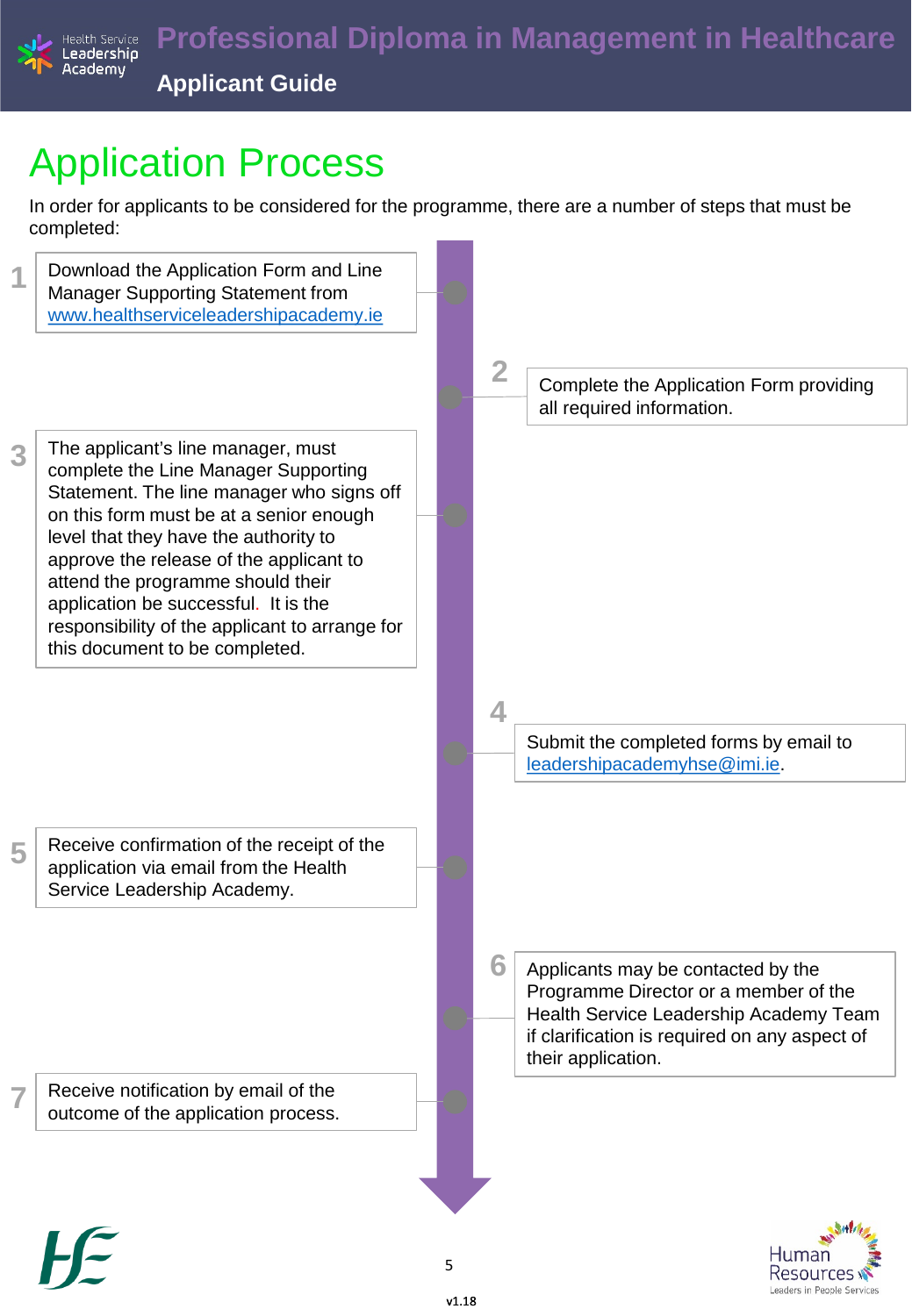

## Programme Overview

| <b>Programme Title</b>                   | Professional Diploma in Management in Healthcare                                                                                          |
|------------------------------------------|-------------------------------------------------------------------------------------------------------------------------------------------|
| <b>Qualification</b>                     | Professional Diploma in Management in Healthcare<br>(awarded by University College Cork)                                                  |
| <b>Length of Programme</b>               | Circa 12 months, part-time                                                                                                                |
| <b>Time Commitment</b>                   | At least 10 hours per week                                                                                                                |
| <b>Faculty</b>                           | Delivered by the IMI                                                                                                                      |
| <b>Modes of Learning</b>                 | 70% self-directed learning (academic content and assignments)<br>30% virtual residential learning (academic content and peer interaction) |
| <b>Attendance</b><br><b>Requirements</b> | 6 virtual residential sessions totalling a minimum of 18 days over the<br>programme                                                       |
| <b>Attendance</b>                        | 100% attendance at all elements is required                                                                                               |

This programme will provide a comprehensive, intensely practical and critical overview of bestpractice management in a broad range of areas with a particular focus on the healthcare environment. Throughout the programme participant will apply management concepts and frameworks to their area of the health service to build practical managerial skills and deliver genuine service improvements for patients and the health service. Participants will have the opportunity to practically apply learning directly to service areas. Emphasis is placed upon combining classroom teaching with a creative mix of class discussion, case study analysis and individual and group activities. As experienced practitioners within the healthcare setting participants will be supported and challenged to apply the theories, concepts and models from the programme to their work place.

The key features of the programme are that it:

- Provides up to date academic thinking on the key areas of management in a healthcare setting preparing participants for the demands of management as they progress in the healthcare system
- Supports and challenges participants to situate learning in the real world context of their experience and allows them to understand their management challenges through appropriate academic lenses
- Gives access to expertise in healthcare and other industries helping participants to understand best practice from both inside and outside the Irish health service
- Provides an opportunity to develop a plan for a service improvement that is capable of enhancing patient care which will serve as a template for all future service development initiatives



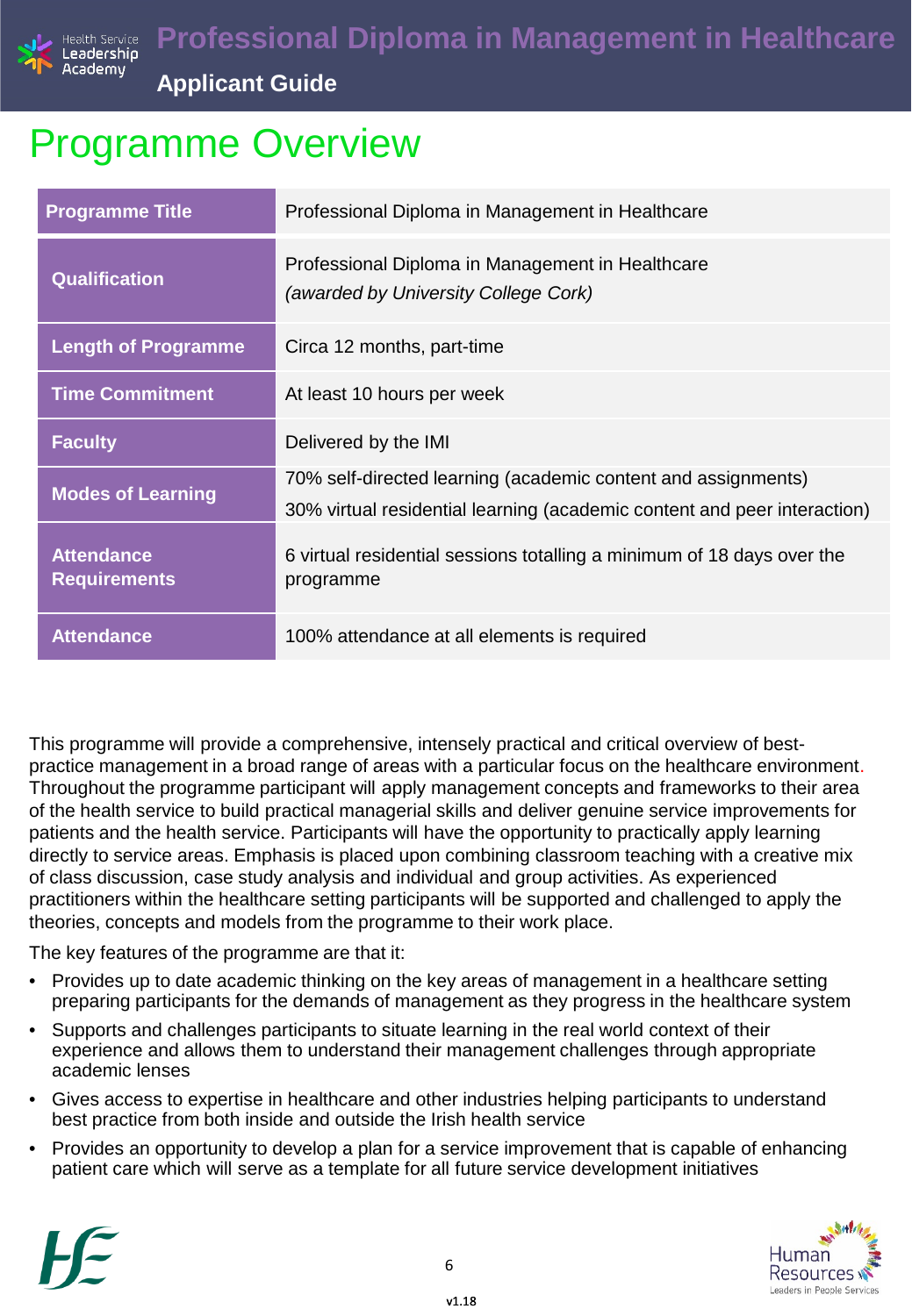

## Learning Methods

The programme is delivered using the following core learning methods:

- 70% self-directed learning (academic content and assignments)
- 30% virtual residential learning (academic content and peer interaction)

### **Self-directed learning**

- Participants are expected to engage in a significant amount of self-directed learning, including reading of assigned material and preparation of assignments. While the required reading is essential for a complete grasp of the topics, additional reading is provided so that participants can go deeper into any topic if they wish.
- The Health Service Leadership Academy Virtual Campus is where participants can find all the resources needed for their studies. It can be accessed at any time and on any device, at a time and place which suits participants.
- It is unlikely that participants will need to read academic material beyond the required and additional reading lists, but participants may need to access and assimilate health care specific material from other resources*.*

#### **Virtual Residential Workshops**

• There are six virtual residential workshops during the course of the programme; the dates of which can be found on our website. We recognise that participants will have a level of experience of working within the healthcare system and the sessions are interactive so we can leverage the experience of participants.



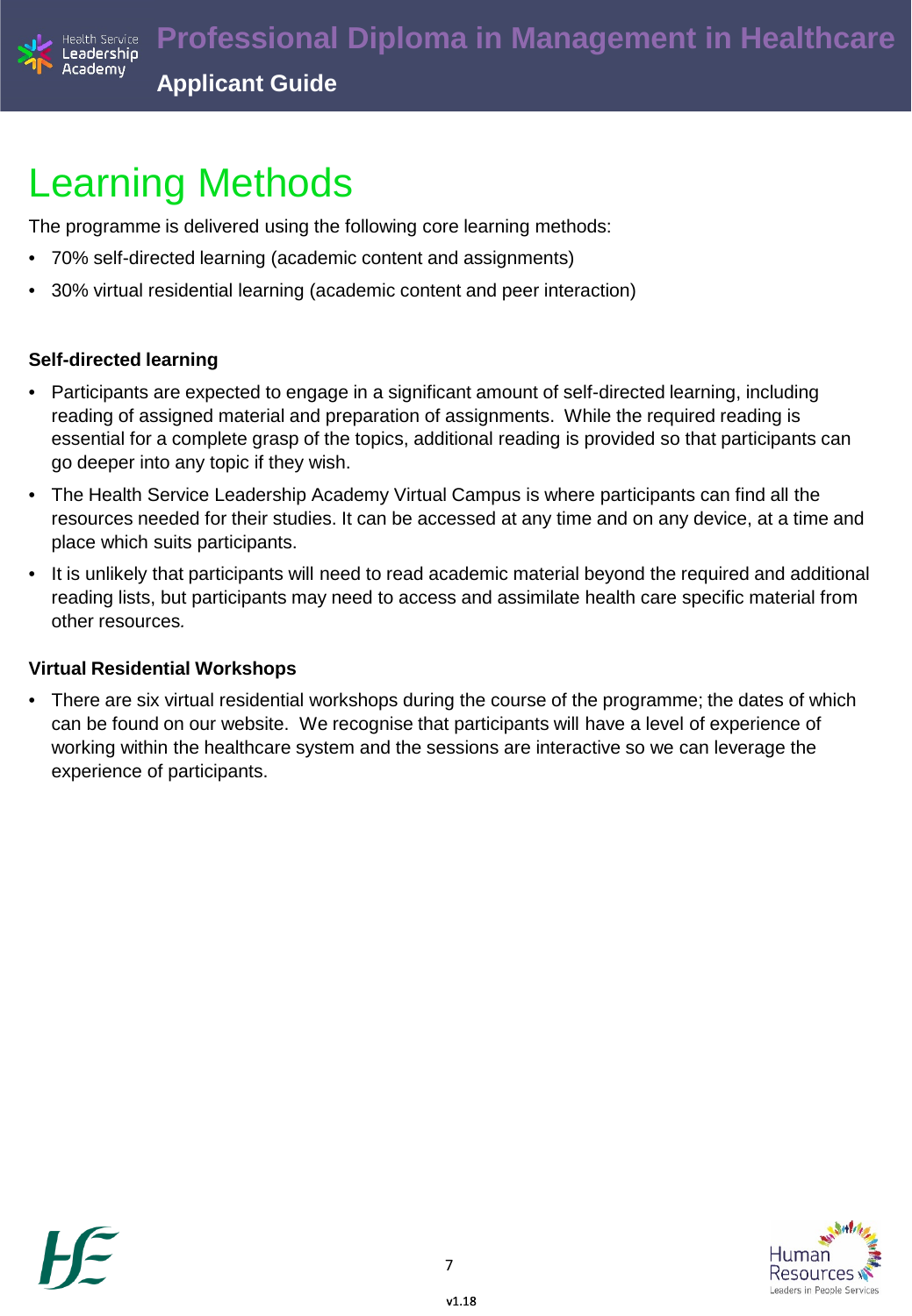

### Programme Structure

The programme consists of a circa twelve month learning journey comprising six modules that provide practical knowledge and skills to inform management practice in a range of areas with a particular focus on the healthcare environment.

The programme involves at least 10 hours a week, in which participants will explore a series of management themes that will support their development to achieve the learning aims of the programme which are to:

- Demonstrate management theory and skills across a range of functions and disciplines such as strategy, finance, healthcare economics and human resource management
- Critically appraise techniques that can best drive the execution of successful change within a healthcare setting
- Research and integrate academic frameworks, tools and models, to develop practical recommendations that can lead to organisational enhancement demonstrating a sophisticated knowledge and understanding and an ability to situate that knowledge within a healthcare context
- Effectively communicate concepts and decisions to a range of audiences both verbally and in writing to secure organisational development, demonstrating an ability to tailor that communication to a healthcare context
- Analyse the benefit of applying and using key management tools and concepts within a healthcare context and critically evaluate the impact their use can have on the organisation

The Professional Diploma in Management in Healthcare modules are as follows:

| <b>Professional Diploma in Management in Healthcare</b><br><b>Modules</b> |                                             |  |  |
|---------------------------------------------------------------------------|---------------------------------------------|--|--|
| 1                                                                         | Organisational Communications in Healthcare |  |  |
| 2                                                                         | Human Resource Management in Healthcare     |  |  |
| 3                                                                         | <b>Health Economics</b>                     |  |  |
| 4                                                                         | <b>Financial Management in Healthcare</b>   |  |  |
| 5                                                                         | Organisational Behaviour in Healthcare      |  |  |
| 6                                                                         | Implementing Strategy and Change            |  |  |



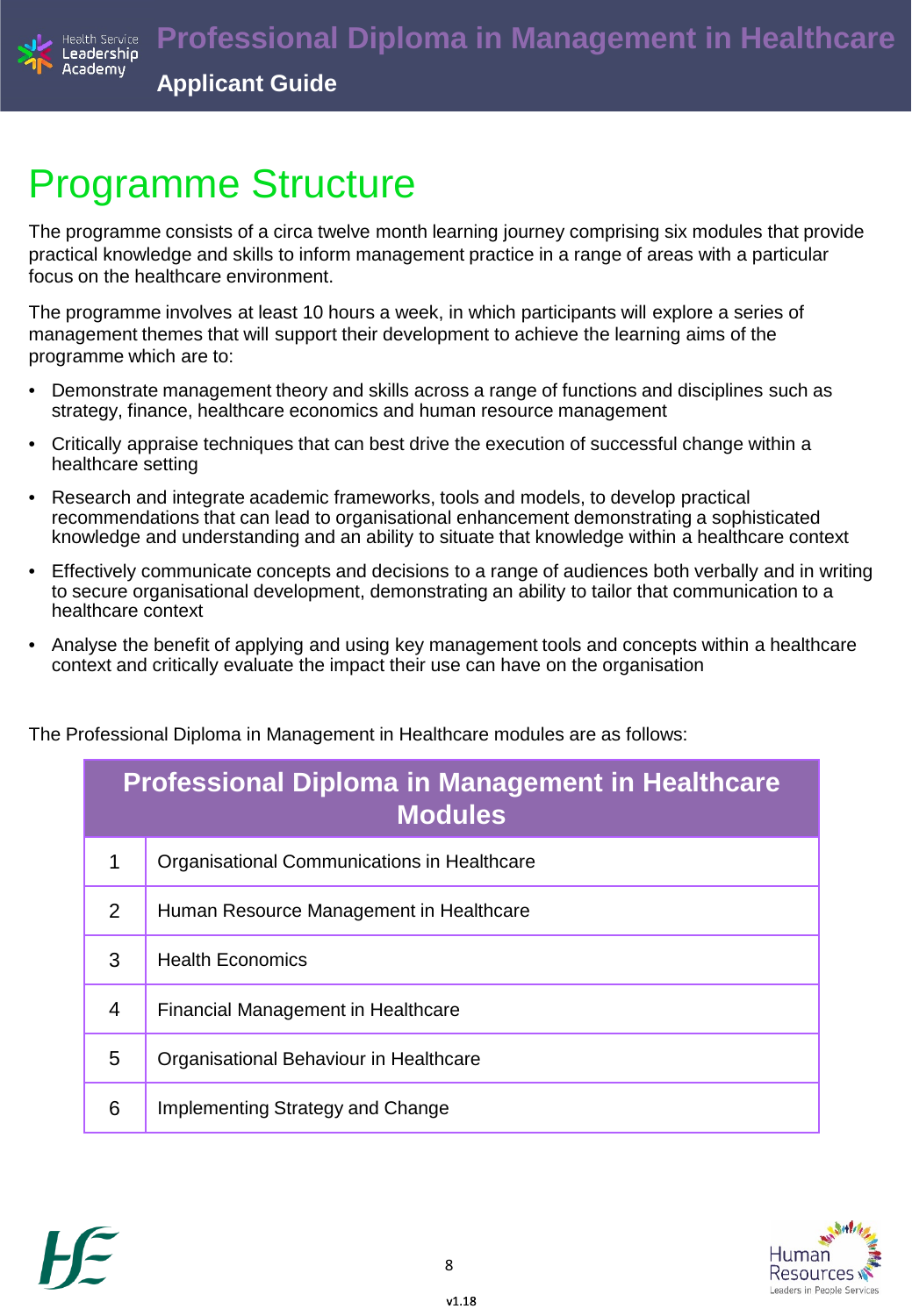

## Programme Modules and Assignments

### **Module 1: Organisational Communications in Healthcare**

This module equips participants with the knowledge and skills to analyse and critique the main concepts, tools and theories of business communication, and enhance their managerial effectiveness by applying these in a healthcare context.

Indicative module content:

- Core skills of communications
- Organisational communications channels
- Making professional presentations
- Mastering the art of body language
- Developing excellent listening skills
- Handling critical conversations
- Power and influence

**Assessment** • Presentation of change initiative (20 minute presentation during Module 6)<br>• Submission on this topic in change initiative report (1.250 words) Submission on this topic in change initiative report (1,250 words)

### **Module 2: Human Resource Management in Healthcare**

The goal of Human Resource Management in Healthcare is to introduce participants to the concept, procedures and principles of Strategic Human Resource Management (SHRM). This module draws on organisational behaviour, social psychology, human resource management and strategic management to provide a framework for the creation of a culture that will provide optimal patient and service-user outcomes. Strategic Human Resource Management deals with how we can design and implement 'A Human Organisation' or culture that will deliver the relevant strategy and build the capability of the health service to continue to learn, adapt and execute with excellence.

Indicative module content:

- Strategic HRM alignment
- Implementing HR Strategy
- Workforce Planning
- Managing performance
- Employee engagement
- Integrating leadership and HR

| <b>Assessment</b> | • Case study $(1,000$ words)<br>• Submission on this topic in change initiative report (1,250 words) |
|-------------------|------------------------------------------------------------------------------------------------------|
|                   |                                                                                                      |



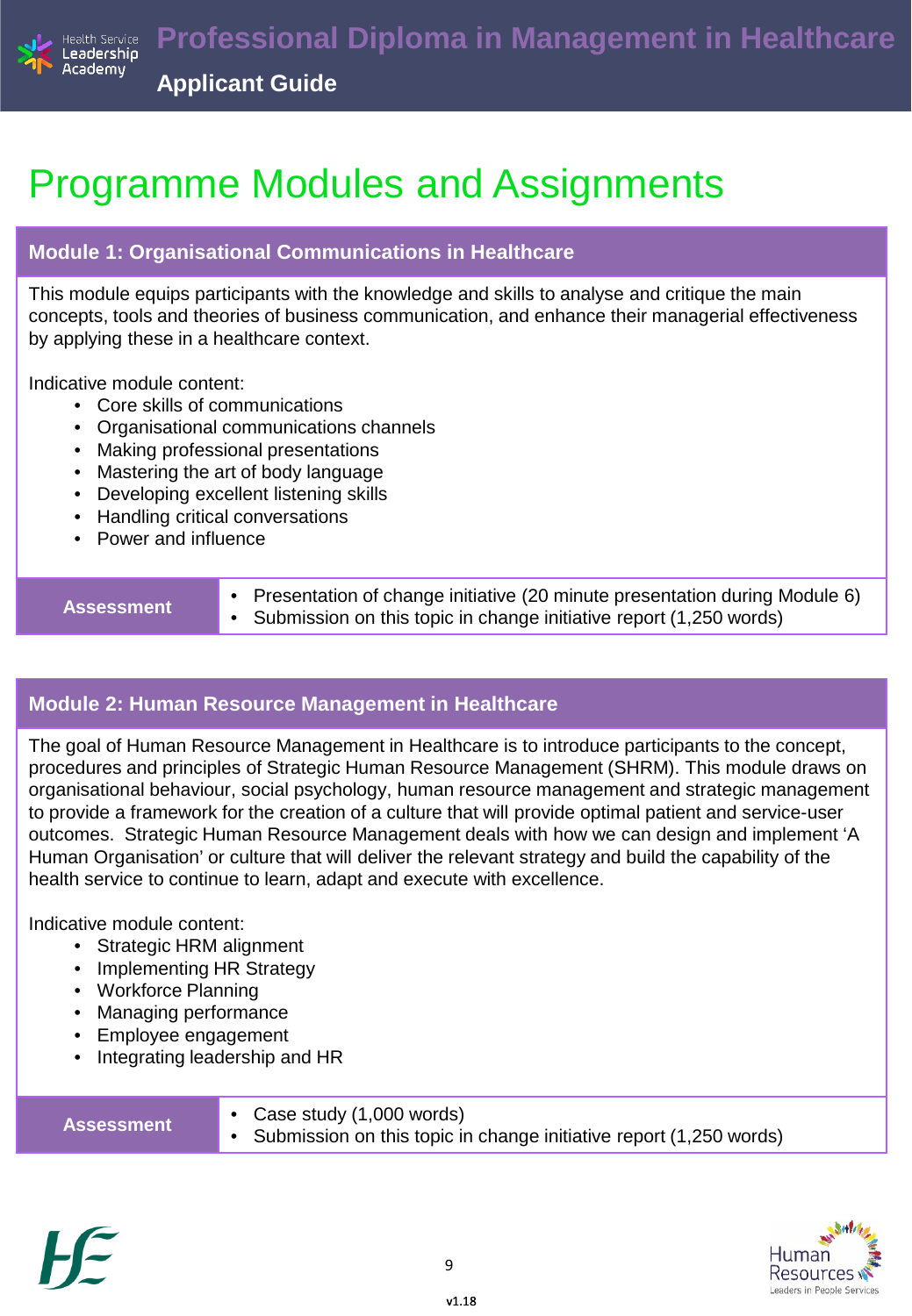

#### **Module 3: Health Economics**

The purpose of Health Economics is to provide participants with the capacity to understand, analyse and apply the concepts and practice of health economics in their own context.

Indicative module content:

- The role of health economics in healthcare
- The application of economic theory to the production and supply of healthcare services
- The market for healthcare
- The financing of healthcare
- Principles of economic evaluations in healthcare

- **Assessment** Case study (1,000 words)
	- Submission on this topic in change initiative report (1,250 words)

### **Module 4: Financial Management in Healthcare**

The purpose of Financial Management in Healthcare is to equip participants with a strong, practical understanding of a variety of key financial tools and budgeting techniques for day-to-day use for managerial effectiveness in a health service setting.

The module will include:

- Understanding the overall objectives, structures and processes of finance in a public sector organisation
- Practical finance, understanding balance sheets, profit and loss
- Financial analysis, financial strategy and budgeting skills
- Using financial metrics for measuring organisational and service area performance
- Developing a business case for a service improvement

| <b>Assessment</b> | • Case study $(1,000$ words)<br>• Submission on this topic in change initiative report (1,250 words) |
|-------------------|------------------------------------------------------------------------------------------------------|
|-------------------|------------------------------------------------------------------------------------------------------|



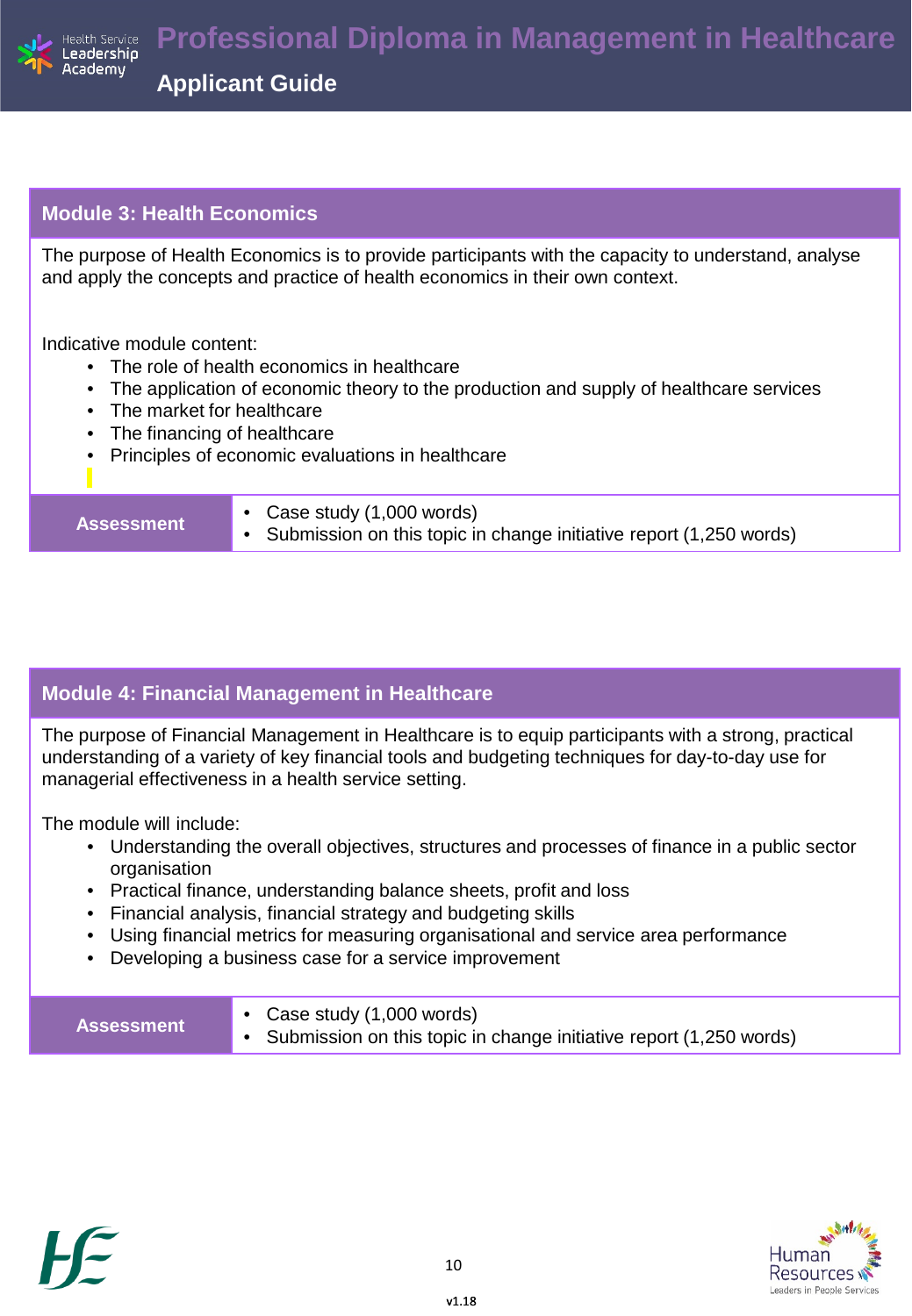

#### **Module 5: Organisational Behaviour in Healthcare**

The purpose of Organisational Behaviour in Healthcare is to familiarise participants with and critically evaluate the core concepts, theories and frameworks of the discipline, with a view to applying this learning in the context of their own environment.

The module will include:

- Effective leadership
- Organisational culture
- Motivating individuals and groups
- Individual response to change
- Building effective teams teams and teamwork

- **Assessment** Case study (1,000 words)
	- Submission on this topic in change initiative report (1,250 words)

### **Module 6: Implementing Strategy and Change**

This module equips participants with the skills to understand the core principles, concepts, tools and theories of strategy, to analyse developments and dynamics within their environment, and how to understand their role in implementing the health services strategy in their service area. The module will also deal with the challenge of overcoming resistance to change.

Indicative module content:

- What is strategy?
- Understanding the health service environment
- Implementing strategy in challenging environments
- What is change?
- Understanding change management enablers and barriers to success
- Integrating strategy, leadership and change

| <b>Assessment</b> | • Change initiative proposal (1,000 words) - To be submitted before Module 2<br>• Submission on this topic in change initiative report (1,250 words) |
|-------------------|------------------------------------------------------------------------------------------------------------------------------------------------------|
|-------------------|------------------------------------------------------------------------------------------------------------------------------------------------------|



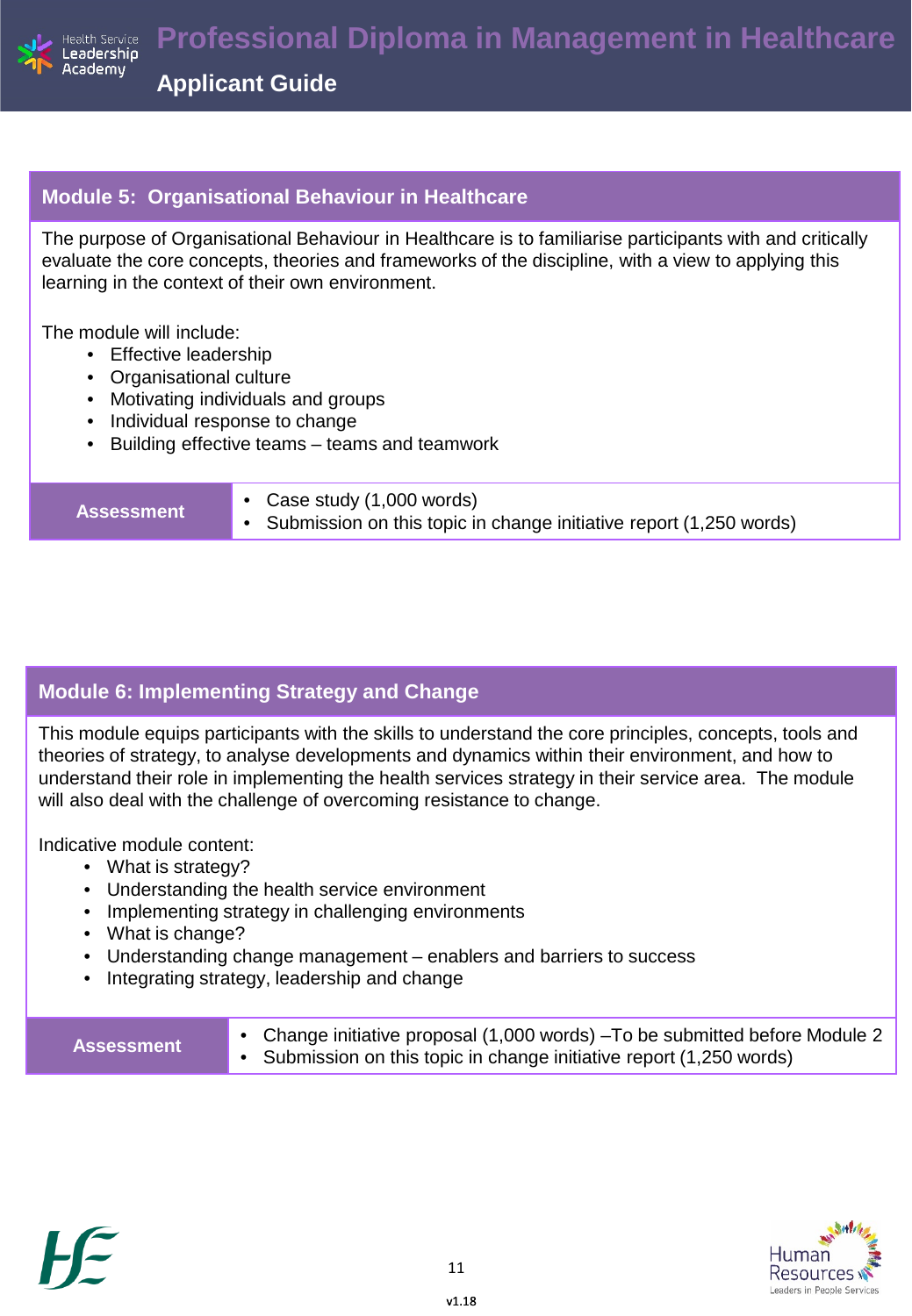

# The Change Initiative

As part of this programme participants will be asked to identify a potential change initiative that could be undertaken in their area of the system, or an area with which they are familiar. A key feature of the initiative will be the articulation of the patient benefit that could be derived from the implementation of the proposal.

In Module One participants will spend one day looking at the nature of strategic change and will then be asked to submit a 1,000 word proposal for their change initiative, which will be submitted before Module Two.

In Module Six, participants will be required to deliver a 20 minute presentation on their change initiative, detailing the key features of the problem and the nature of their proposed solution. Participants should also refer to the implementation challenges that the initiative is likely to face and suggest how these challenges might be overcome.

Participants will be required to write an 8,250 word change initiative report which sets out the change initiative in detail.

The report should contain the following sections:

- 1. Introduction (250 words), setting out the context and outlining the issue and potential solution
- 2. Health Economics (1,250 words), setting out the economic context which gives rise to or contributes to the issue and how the health economics module informs the proposed solution
- 3. Finance section (1,250 words), setting out the financial implications of the proposed solution
- 4. HR section (1,250 words), outlining the feature of the HR system which has contributed to the issue and explaining how relevant theories of HR have helped to frame your solution
- 5. Organisational behaviour (1,250 words), articulating how the theories of leadership, motivation and culture have informed the proposed solution
- 6. Communications (1,250 words), explaining the communication strategy that you would recommend to support the implementation of your proposal
- 7. Strategy Implementation (1,250 words), setting out the key implementation steps to take and demonstrating how the implementation plan overcomes the known risks and challenges with implementing strategic change
- 8. Conclusion (500 words), briefly summarising the paper and presenting clear recommendation for the implementation of the proposal

It is important that appropriate weight and emphasis is given to each subject area as these sections of the final report form a key part of the assessment for each topic.

Participants will also prepare a 250 word Executive Summary of the change initiative report in a format that will be publishable by the Health Service Leadership Academy. A detailed template for this Executive Summary will be provided during the programme.